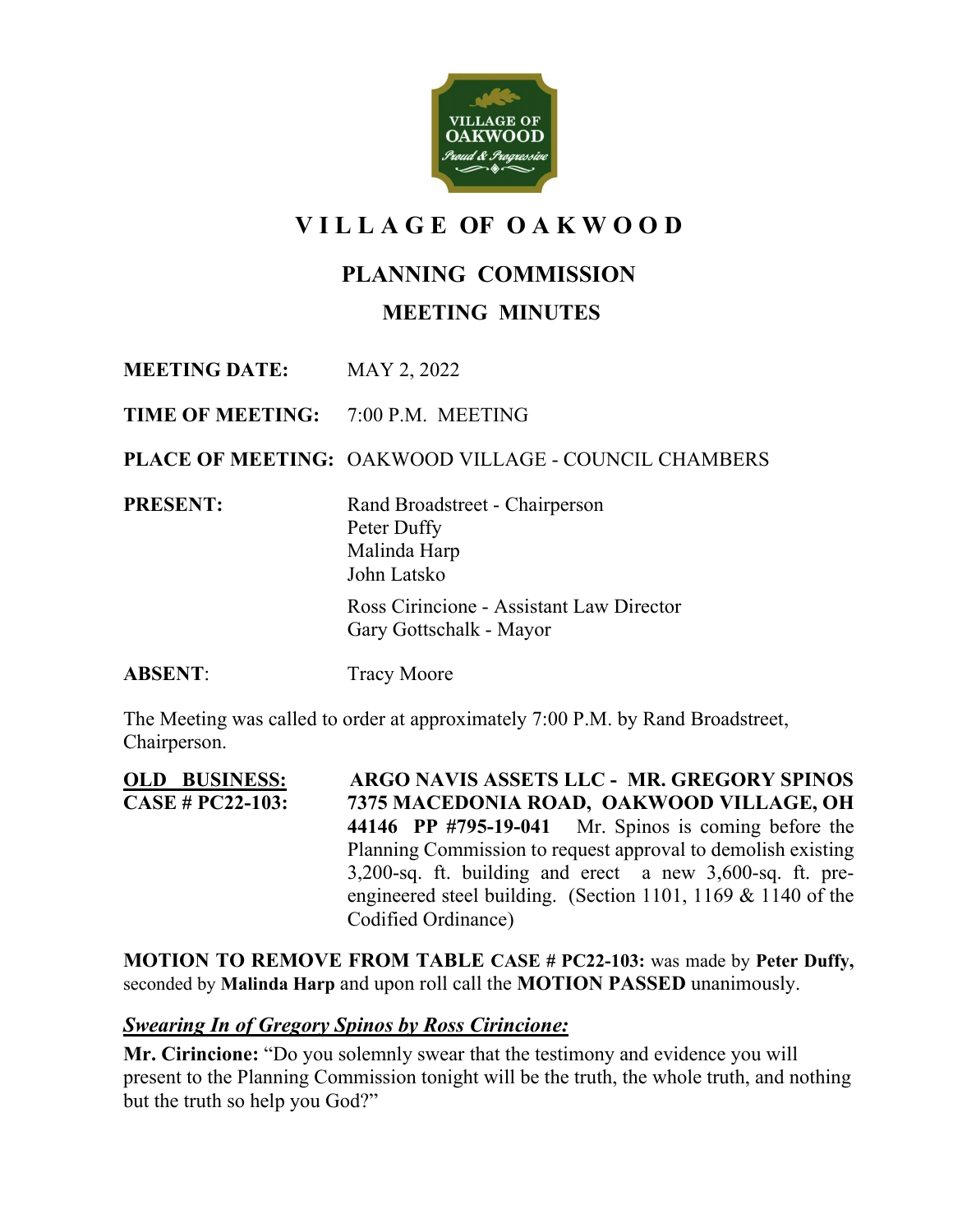**Mr. Spinos:** "I do".

**Mr. Broadstreet:** So, where are you with this project since we met last time?

**Mr. Spinos:** After the last meeting, we looked at alternatives to split-face block. The alternatives are not feasible. At that meeting, you mentioned going one third of the way up with split-face block. It is a  $6'$  X 18' building. If we have to put split-face block in we will do that, but we're talking about 6-feet up with a 7-foot door; 6-feet would make it 1foot below a 7-foot door. I would really like to go 8-feet across the front, and maybe 4 feet around the rest of the building.

What you would see in the front is split-face block above all the doors including the overhead doors. That would be split-face block 8-feet all the way across instead of an awkward 7-feet, and 4-feet on the other three sides of the perimeter.

**Mr. Cirincione:** Mr. Chairman, for the record: Mr. Spinos had to appear before the Board of Zoning Appeals on April  $13<sup>th</sup>$  and the Board approved the four other variances he requested. Those variances were for the 4,406-sq. ft. area variance, 7-foot front yard variance, 2-foot side yard variance and the 1-foot rear yard variance. The only matter that is still pending is the steel sided building, which ZBA referred back to the Planning Commission and ABR under reference Code 1169.12. That gives the PC & ABR the authority to grant approval for different make-up of materials.

**Mr. Duffy:** I'm curious about the side of the building that's the closest to the neighboring property. Is that commercial property or residential?

**Mr. Spinos:** That is residential property.

**Mr. Cirincione:** Mr. & Mrs. Hoover (neighboring property owners) were at the last meeting because they were curious about what was being proposed on that lot.

**Ms. Harp:** Mr. Spinos, you said that it is not feasible for the entire building to be splitface block, is that correct?

**Mr. Spinos:** Yes, that is correct.

**Ms. Harp:** So, your proposal is that it would be half?

**Mr. Spinos:** Across the front where all the man doors and overhead doors are would be 8-foot and not 6-foot but 4-foot on every other side of split-face block as I mentioned earlier. The side that faces residential is the south side, and that would be 4-foot. Everything else would be steel.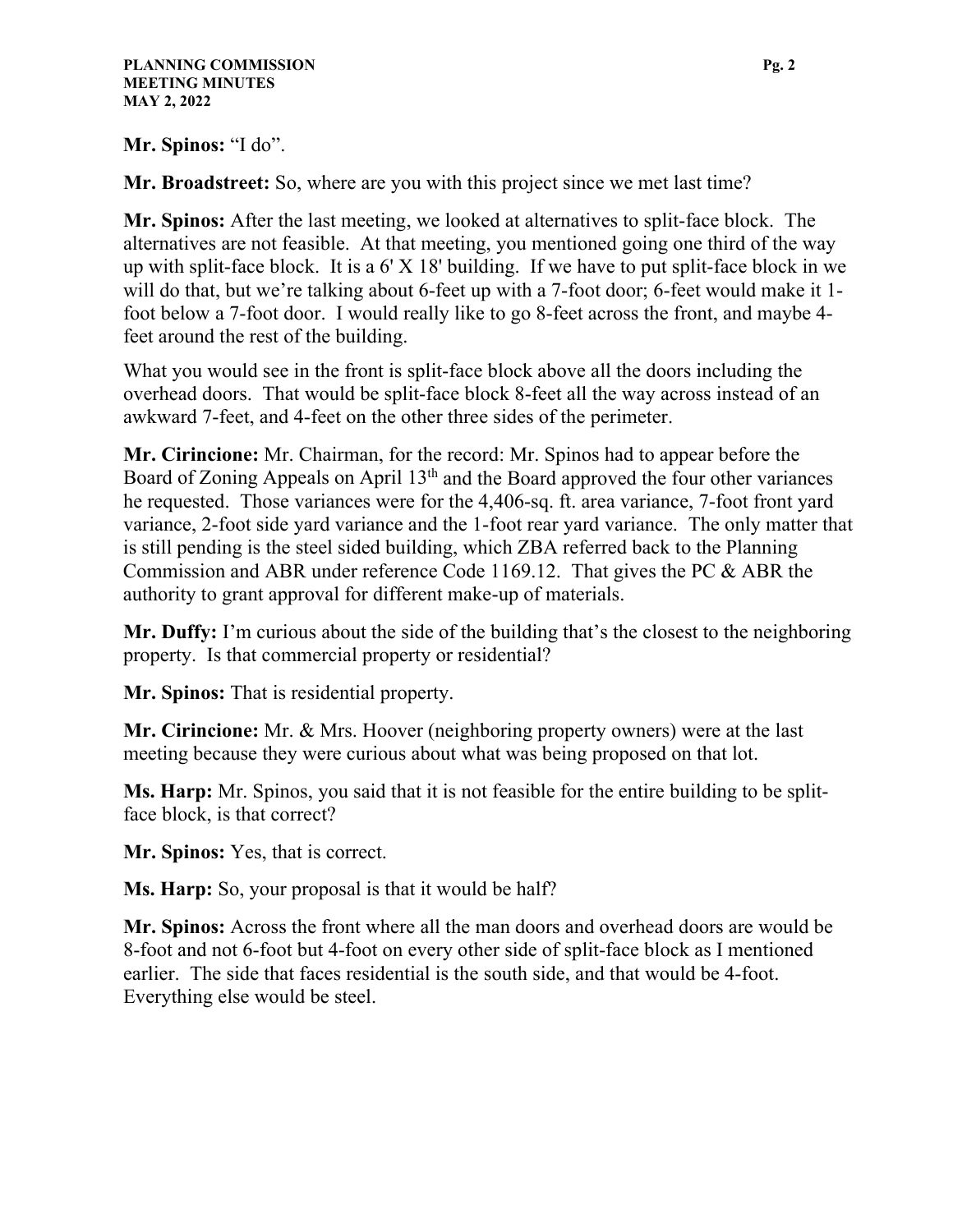**MOTION TO APPROVE CASE # PC22-103: FOR THE DEMOLITION OF EXISTING BUILDING AND ERECTION OF NEW STEEL BUILDING CONTINGENT ON THE AFOREMENTIONED REPRESENTATION MADE BY APPLICANT OF SPLIT-FACE BLOCK, 8-FEET ON THE FRONT AND 4-FEET ON THE SIDES** was made by **Peter Duffy,** seconded by **Malinda Harp** and upon roll call the **MOTION PASSED** unanimously.

#### **NEW BUSINESS: OWNER: MR. RONNIE SEARS CASE # PC22-106: 7250 KENTUCKY DRIVE, OAKWOOD VILLAGE, OH 44146 PP #795-07-078, 795-07-079, ½ OF 795-07-080**  Mr. Sears is coming before the Planning Commission to request approval for a lot consolidation of 2-1/2 parcels. (Section 1101 & 1165.11 of the Codified Ordinance)

#### *Swearing In of Ronnie Sears by Ross Cirincione:*

**Mr. Cirincione:** "Do you solemnly swear that the testimony and evidence you will present to the Planning Commission tonight will be the truth, the whole truth, and nothing but the truth so help you God?"

**Mr. Sears:** "I do".

**Mr. Broadstreet:** Did you receive the letter dated May 2, 2022 from Ed Hren, Village Engineer regarding the 25-foot lot?

**Mr. Sears:** Yes, I just received the letter.

**Ms. Harp:** Mr. Sears, I'm going to ask that the Planning Commission to follow the direction of the Mayor & Law Director whom I am glad to see here tonight. Did you purchase this property from the Village of Oakwood?

**Mr. Sears:** Yes, I did.

**Ms. Harp:** I'm not going to ask how much you paid for it, but did you write a check?

**Mr. Sears:** Yes, I did.

**Ms. Harp:** Did you get a deed?

**Mr. Sears:** No, I don't have the deed yet. When I spoke with the title agency, they told me that there was something that had to come from the Village of Oakwood that was missing, so that is why I don't have the title yet.

**Ms. Harp:** So, Mayor Mr. Sears is here tonight as a property owner. He signed the application as a property owner, but he is not. He is getting ready to consolidate some lots and build a nice big house, but he needs the title.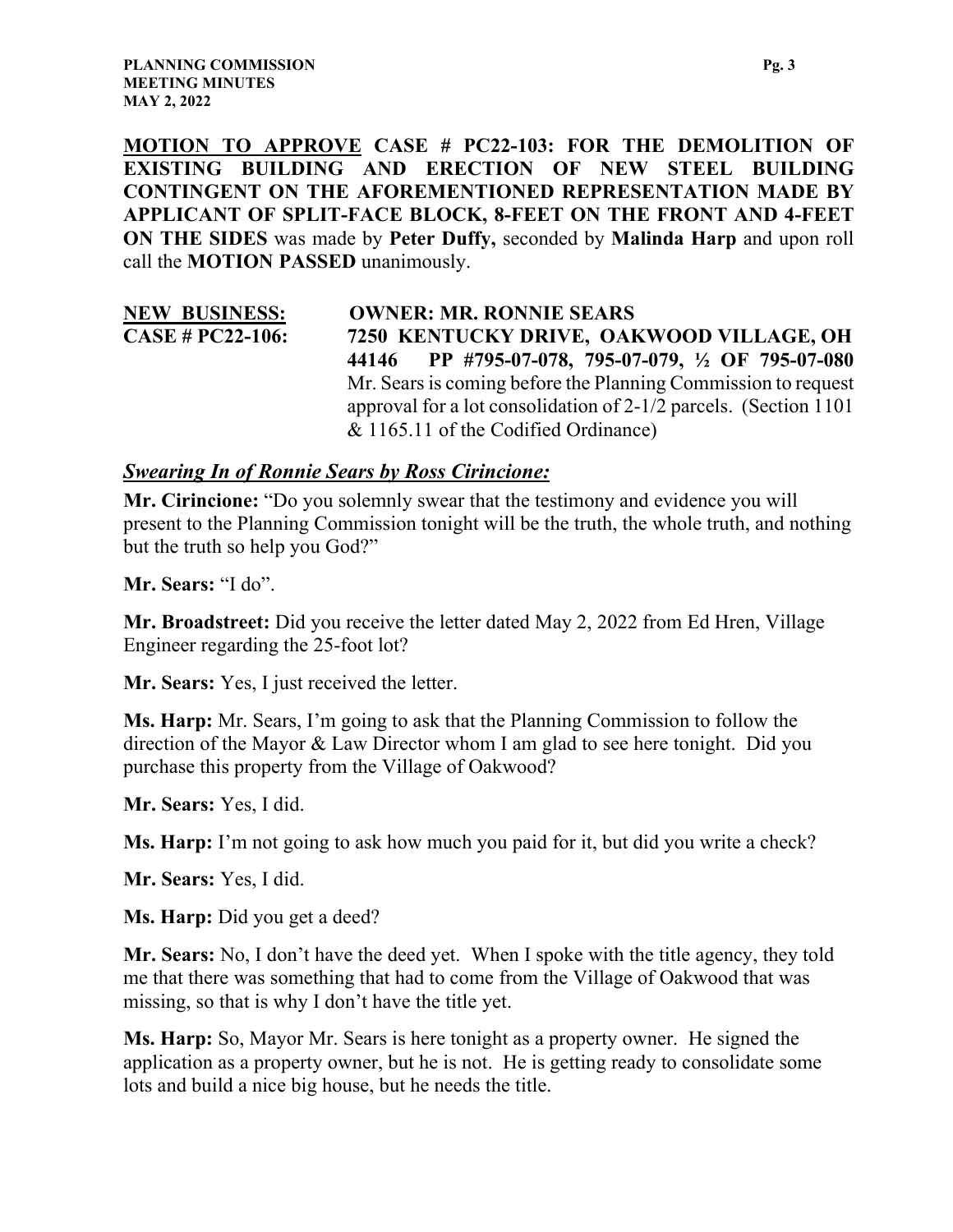So tomorrow, Mr. Sears needs to get the deed, which should be signed by the appropriate people, and taken down to the County Auditor's office, registered and then delivered to Mr. Sears so that he has complete, clear title for consolidation. As of tonight, he doesn't own this land (per the County Auditor). Mr. Sears, I just want to make you aware that according to the County Auditor Website, you don't own these lots.

**Mayor Gottschalk:** Mr. Sears, as Ms. Harp has stated, normally the County Auditor doesn't hear the case until it is in front of the property owner. Can the deed be obtained within the next day or so? Dealing with the County is no easy matter.

**Ms. Harp:** Whether he can proceed or not, we can take that up with the Law Director. I just want to make sure Mr. Sears has the title in order to move forward.

**Mr. Cirincione:** At this point, I will say you own equitable interest in the property. You paid for it, but you certainly need to get the deed and have it recorded with the County Auditor's Office so that you can proceed with the consolidation. Without the deed you will not be able to consolidate the properties. I assume you have a consolidation plat that would have to be signed?

**Mayor Gottschalk:** Whatever is necessary for us to get this approved, we will do. We are flattered that Mr. Sears is on Kentucky Drive putting up this type of home.

**Mr. Cirincione:** I would say this could be passed tonight contingent on getting the necessary documentation to proceed.

**MOTION TO APPROVE CASE # PC22-106: CONTINGENT UPON THE VILLAGE OF OAKWOOD TRANSFERRING THE PROPERTY DEEDS WITHIN TEN DAYS TO APPLICANT RONNIE SEARS FOR CONSOLIDATION OF PP #795-07-078, 795-07-09 AND ONE HALF OF 795-07-080** was made by **Malinda Harp,**  seconded by **John Latsko** and upon roll call the **MOTION PASSED** unanimously.

**CASE # PC22-107: OWNER: MR. RONNIE SEARS 7250 KENTUCKY DRIVE, OAKWOOD VILLAGE, OH 44146 PP #795-07-078, 795-07-079, ½ OF 795-07-080**  Mr. Sears is coming before the Planning Commission to request approval for a 2,623-sq. ft. single family home with attached 2 car garage. (Section 1101, 1165 & 1140 of the Codified Ordinance)

**Mr. Broadstreet:** Mr. Sears, did you receive the letter from Ed Hren, Village Engineer dated May 2, 2022 regarding the proposed single-family home and the letter dated April 29, 2022 from Andrew Sparks, Landscape Architect regarding landscaping?

**Mr. Sears:** Yes, I received the letters.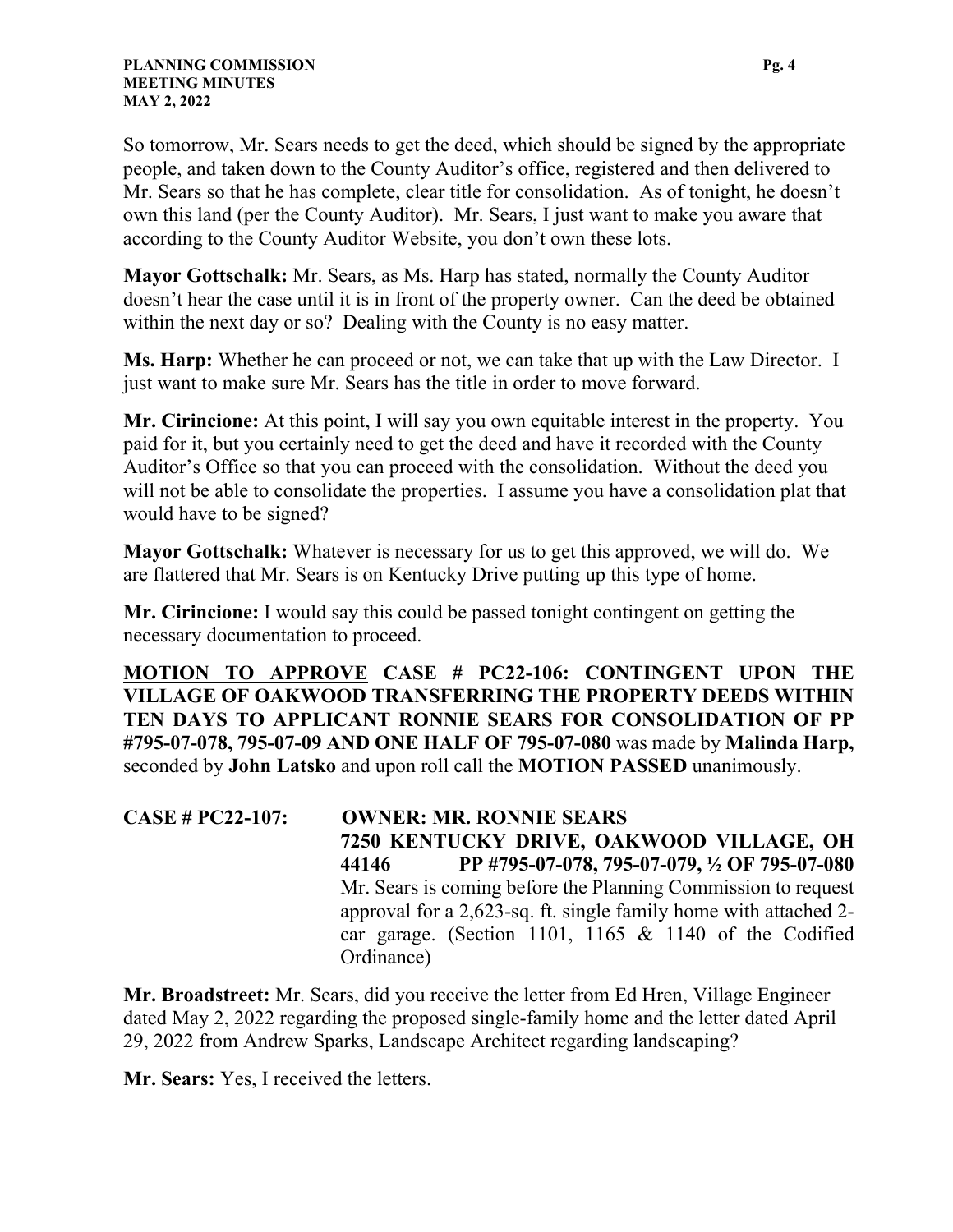**Mr. Broadstreet:** Do you have any problems complying with either of those letters?

**Mr. Sears:** I do have one question with the landscape architect's letter. His plan didn't include the extra 25-feet into the drawing that I received on April 29, 2022 so there is going to be some discrepancies between what he has versus what the extra portion of land has.

**Mr. Broadstreet:** I understand.

**Mr. Cirincione:** Mr. Sears, I believe our engineer talked about this with your engineer.

**Mayor Gottschalk:** Mr. Sears, what are you estimating the construction cost of the home to be?

**Mr. Sears:** The construction cost of the home will be \$411,000.00.

**Mayor Gottschalk:** Did you hear that audience?

**MOTION TO APPROVE CASE # PC22-107: CONTINGENT UPON COMPLIANCE WITH LETTER FROM THE VILLAGE ENGINEER DATED MAY 2, 2022 AND LETTER FROM LANDSCAPE ARCHITECT DATED APRIL 29, 2022** was made by **Peter Duffy,** seconded by **Malinda Harp** and upon roll call the **MOTION PASSED** unanimously.

**CASE # PC22-108: OWNER: MR. SCOTT GENTRY 22103 WEBER PARK DRIVE, OAKWOOD VILLAGE, OH 44146 PP #795-03-060, 795-03-061, 795-03-062**  Mr. Gentry is coming before the Planning Commission to request approval for an 896-sq. ft. addition to existing home. (Section 1101, 1165 & 1140 of the Codified Ordinance)

*Swearing In of Scott Gentry by Ross Cirincione:* "Do you solemnly swear that the testimony and evidence you will present to the Planning Commission tonight will be the truth, the whole truth, and nothing but the truth so help you God?"

**Mr. Gentry:** "I do".

**Ms. Harp:** Did you receive a copy of the Village Engineer's letter of May 2, 2022?

**Mr. Gentry:** No, I did not.

*Mr. Gentry was given a copy of the Village Engineer's Letter with the opportunity to read it.* 

**Ms. Harp:** You want a survey? Is that what you're saying?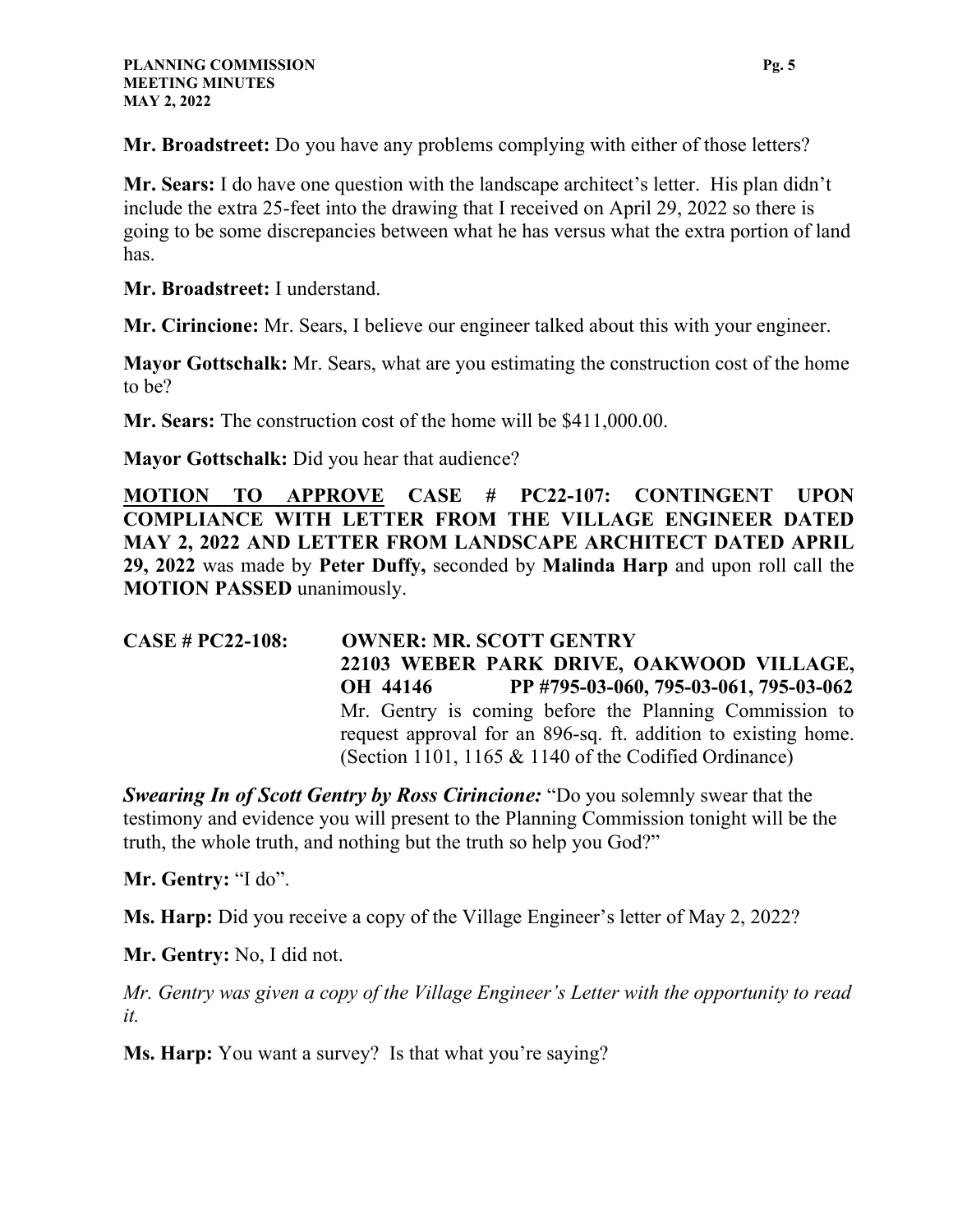**Mr. Cirincione:** There are two issues here. Both issues will satisfy our Village Engineer, Ed Hren. The first issue is that there has to be submission of a boundary survey and site plan prepared by an Ohio registered Professional Surveyor. Ed Hren stated that the documents submitted to him "are not sufficient to make a proper review".

The second issue is apparently the existing dwelling, which is a residential use and is now located within a General Business Zoning District. So, the question now becomes, as a non-conforming use, if it can be expended to include an addition to the existing dwelling since it is no longer in a current zoning district.

Those two issues will have to be determined before either of the Boards have the ability to move forward. So, I would say in fairness to you as the applicant, that the Village determines whether or not this is a permitted expansion of a permitted use. You don't want to spend additional dollars on a boundary survey and site plan when and if we find that it is not a permitted expansion of an existing use. My recommendation to the Boards is to table this case until we can come to the conclusion that it is permitted, and if it is permitted, the Building Department will contact you to let you know we need a boundary survey and site plan submitted to the Village Engineer.

**Mr. Duffy:** Do you have any questions or comments on what that Law Director stated?

**Mr. Gentry:** I guess we will just have to wait to see what happens.

**Mr. Broadstreet:** What business are you close to that you are declared part of a business district?

**Mr. Gentry:** My property backs up to what use to be Bermans (the old storage space). It is now some kind of landscaping business.

**Mayor Gottschalk:** How many houses are people still living in on Weber Park?

**Mr. Gentry:** I own six of them. There are three other homes besides the ones I own.

**Mayor Gottschalk:** We will be looking into that too, otherwise the survey cost would be a lot [to absorb].

**Mr. Gentry:** We've been there since 1960.

**Mr. Broadstreet:** Hopefully, we will resolve this shortly.

**MOTION TO TABLE CASE # PC22-108: UNTIL BOUNDARY SURVEY AND SITE PLAN ARE PREPARED AND SUBMITTED AND DETERMINATION OF CURRENT ZONING DISTRICT IS CONFIRMED** was made by **Peter Duffy,**  seconded by **Malinda Harp** and upon roll call the **MOTION TABLED** unanimously.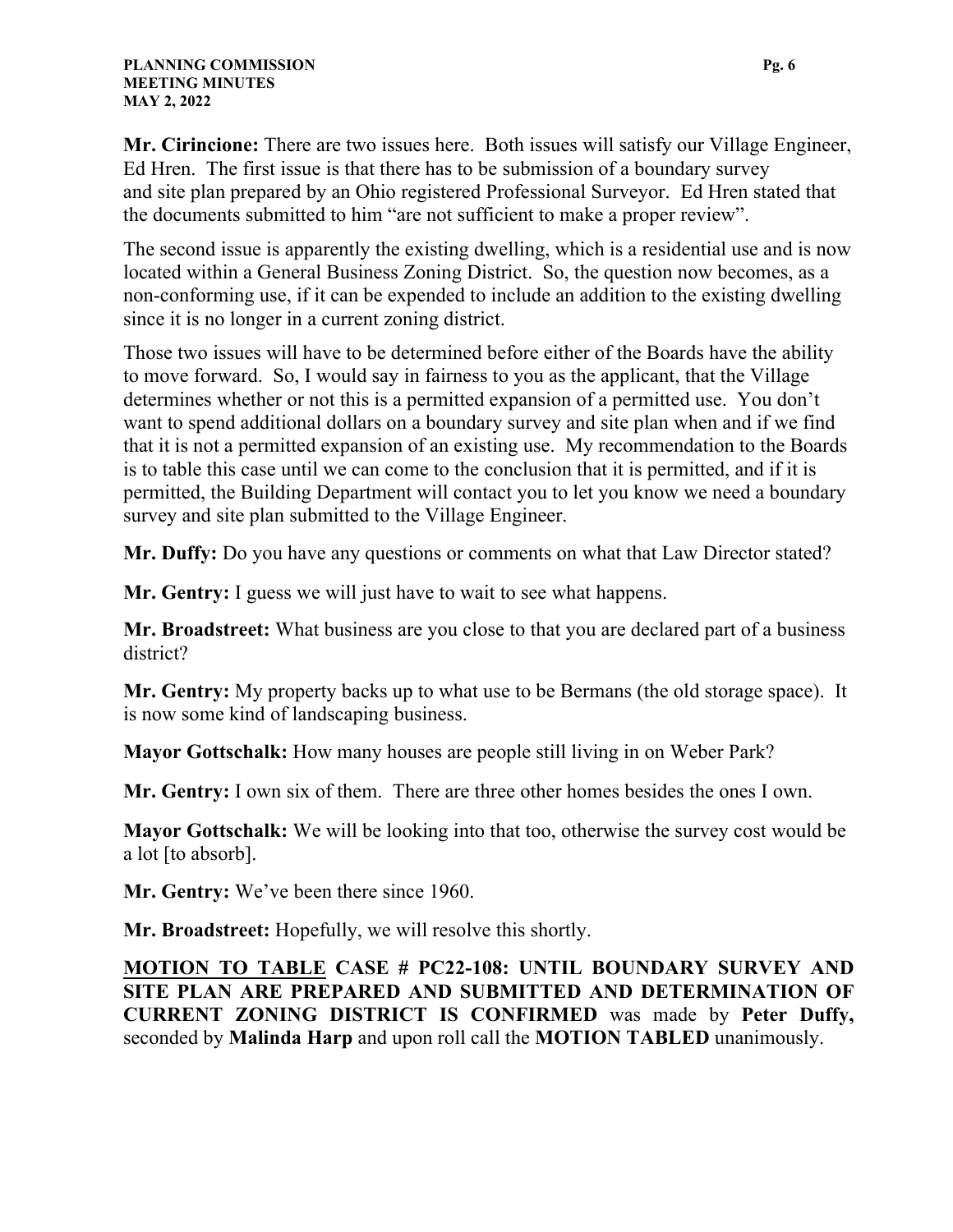**CASE # PC22-109: APPLICANT: MR. CHRIS WESTBROOK, LANGAN BUSINESS OWNER - KROGER FULFILLMENT NETWORK, LLC SE QUAD. OF ALEXANDER ROAD & IR 480/271 OAKWOOD VILLAGE, OH 44146 PP #795-28-016**  PROJECT - NEW (2) TWO LANE ACCESS ROAD FROM THE INTERSECTION OF ALEXANDER & FAIR OAKS SOUTH ONTO PROPERTY. Mr. Westbrook, Engineer & Agent for owner: Kroger Fulfillment Network, LLC is coming before the Planning Commission to request approval for preliminary road plan which includes: (1) Preliminary Proposed Road A Proposal (2) Preliminary Proposed Layout Plan (3) Preliminary Proposed Grading Plan – SUBJECT TO FINAL REVIEW OF APPROVED ENGINEERING DRAWINGS AND APPROVAL BY THE PLANNING AND OAKWOOD COUNCIL FOR ROAD DEDICATION. (Section 1101, 1176.08, 301.26, 1139.06, 1140 of the Codified Ordinance)

*Swearing In of Chris Westbrook by Ross Cirincione:* "Do you solemnly swear that the testimony and evidence you will present to the Planning Commission tonight will be the truth, the whole truth, and nothing but the truth so help you God?"

**Mr. Westbrook:** "I do". I am an associate with Langan Engineering Environment Services.

**Mr. Broadstreet:** Mr. Westbrook, did you receive the letter dated April 30, 2022 from Andrew Sparks, Village Landscape Architect?

**Mr. Westbrook:** Yes, we received it this morning and reviewed the comments the village landscape architect had and we are ready to work with them to address their comments.

**Mr. Duffy:** Do you see any difficulties or problems with any of the requests that were made?

**Mr. Westbrook:** The landscape plan that was provided is preliminary with the understanding that we would be working closely with the landscape architect to coordinate plantings for the mound, on site and find the best locations for the plantings.

Mr. Cirincione: You are also aware of the May 2<sup>nd</sup> letters from Ed Hren, Oakwood Village Engineer?

**Mr. Westbrook:** Yes, we received that letter as well and are ready to work with your engineer on one comment he had made. We understand that the engineering review will proceed later.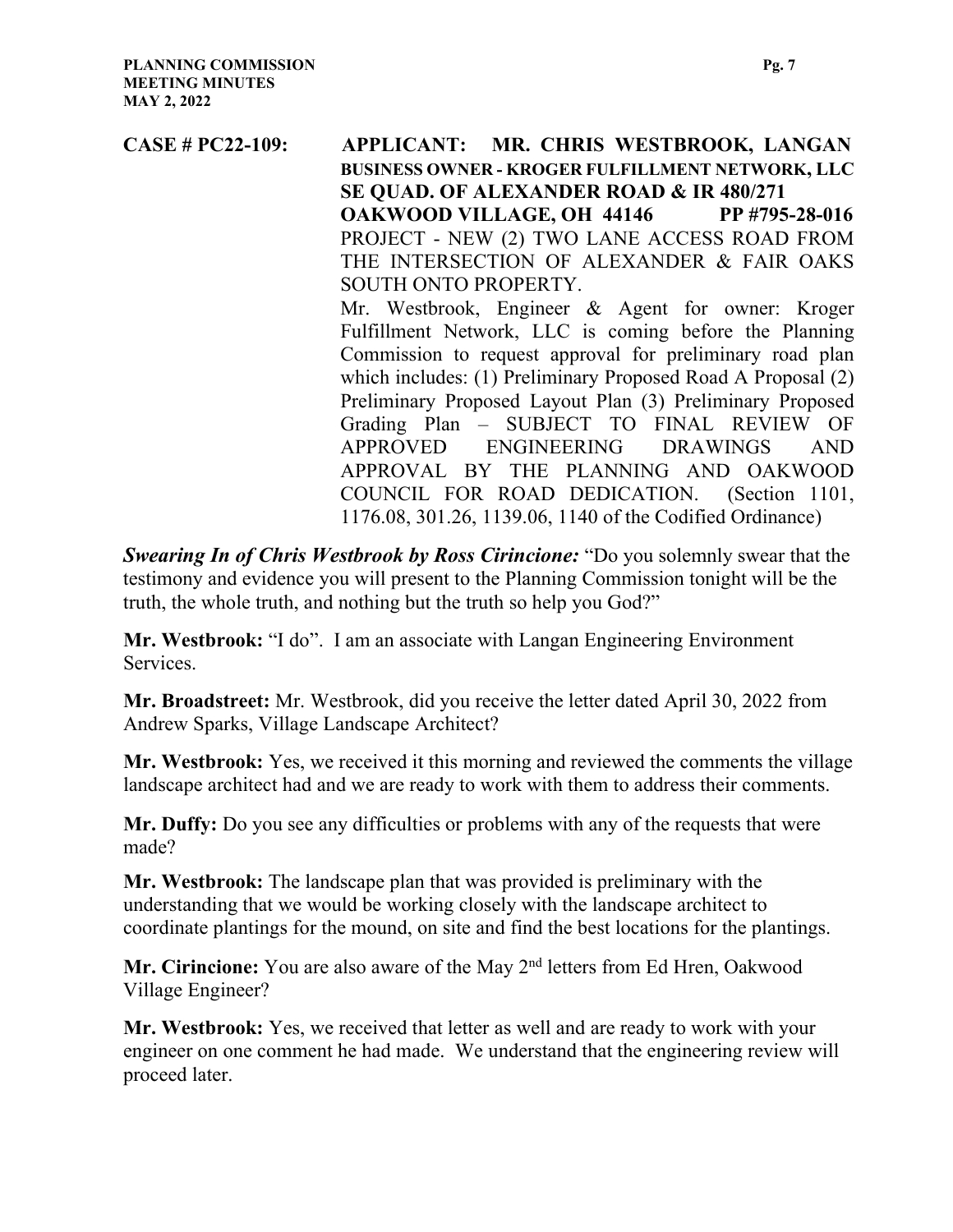**Mr. Cirincione:** Yes, he said he had spoken with you about that. This will be strictly preliminary approval.

**Mr. Latsko:** I have a question about the mounding. The mounding will be expanded on Macedonia Road, correct?

**Mr. Westbrook:** That's correct.

**Mr. Latsko:** Will there be a mound behind the homes on Alexander Road? In other words, will there be a mound that will travel less than [those property lines]?

**Mr. Westbrook:** I believe it's currently showing that the mound proceeds to the northern property line behind the Alexander Road homes because there are wetlands between the project site and those homes.

The intention is not to cut down the existing vegetation between those wetlands and the northern property line of the homes from the northeast corner of Alexander and Macedonia Roads and the homes that are due west.

**Mr. Latsko:** I was just trying to figure out if there is going to be some kind of barrier for those homes?

**Mr. Westbrook:** I don't believe there is a barrier shown because of the wetlands. I think the idea is to keep the vegetation that is there.

**Mr. Duffy:** Our concern is soundproofing that area, which will turn into a 24-hour a day [project]. The noise will transfer through the vegetation to the homeowners.

**Mr. Westbrook:** I think we can work with the Village Engineer & Landscape Architect for that with proper screening.

**Mr. Duffy:** I'm also concerned not only with sounds, but the lights that will come from the trucks making a turn to get into the car wash or whatever and will go through the windows of the abutting property owners.

**Mr. Westbrook:** I know there is a screen fence on the site proposed around the van and truck area. It would be an 8-foot fence that would help alleviate that issue.

Mr. Cirincione: Ed Hren's May 2<sup>nd</sup> letter outlines the issues in front of the Planning Commission and ABR tonight. They are requesting approval for the preliminary road plan and access to the Kroger Fulfillment Center. That would include the preliminary proposed road dedication plat, preliminary proposed layout plan and preliminary proposed grading plan.

In the last two paragraphs of his letter, Ed has "no objection to the issuance of preliminary approval for the proposed development."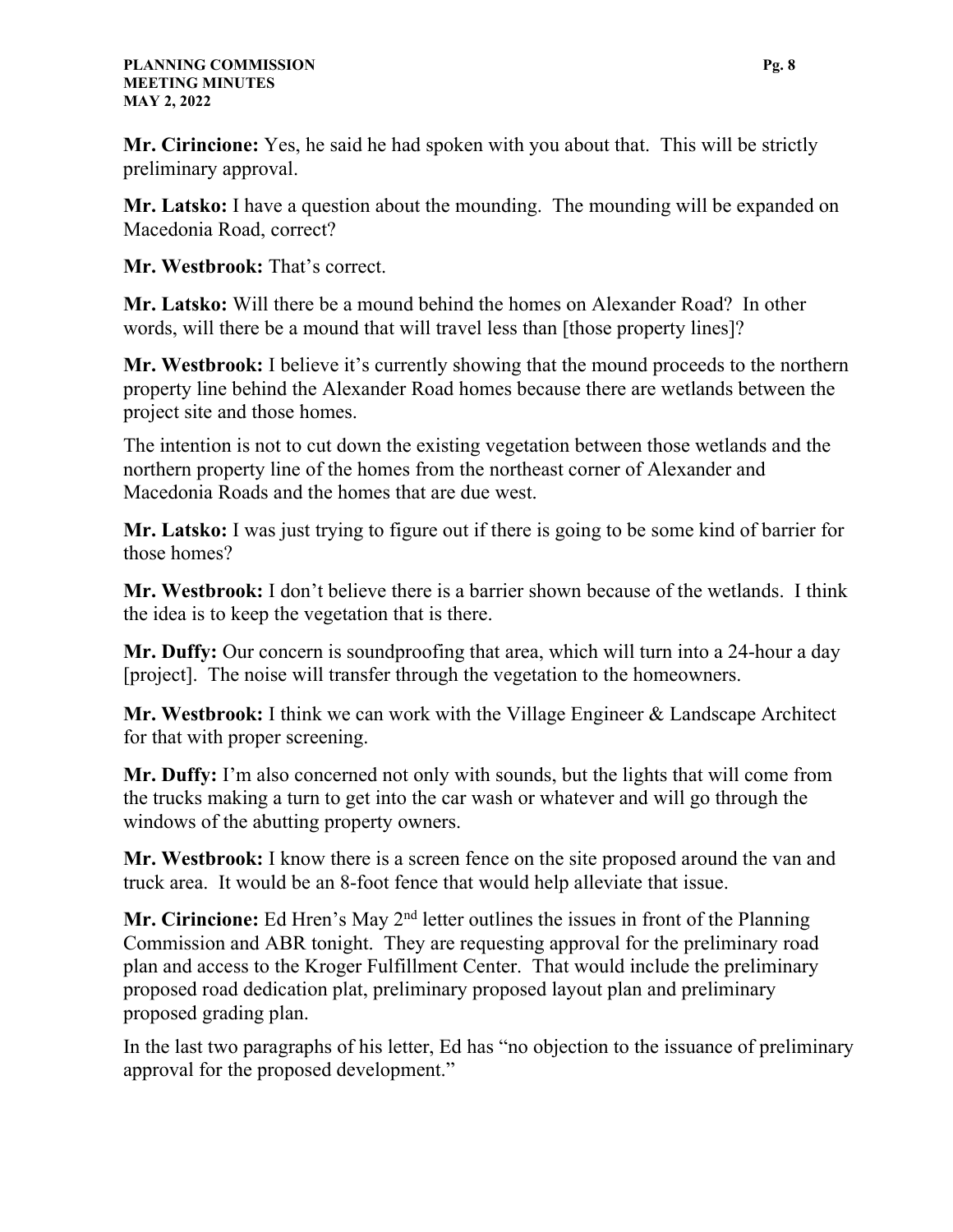The Village Engineer along with the Landscape Architect will be working closely with the developer's team to get to the final plan development. In addition to that, Ed put in a caveat and that is the proposed development be preliminary approved with the condition that a 6-foot-wide sidewalk would be included on one side of the roadway as part of the final submittal. Are you aware of that?

**Mr. Westbrook:** Yes, I Am aware of that.

**Mr. Cirincione:** the last paragraph of Ed's letter he states: "Final approval as always will be contingent upon the submission and approval of detailed construction plans for the development." *(See Ed Hren's attached letter Re: Oak PC-22-109 dated May 2, 2022)* Therefore, this approval tonight is preliminary and there is obviously a lot of work to be done in order to work with the Village to develop the plan and submit it.

**Mr. Duffy:** Mr. Westbrook, are you satisfied with all the information that has been presented?

#### **Mr. Westbrook:** Yes.

**Mr. Duffy:** Mayor, I'm concerned about the additional traffic that will affect that area. I am aware of the traffic survey for Alexander Road. I wonder if there has been any consideration for traffic back-up on Forbes, Broadway and I-271 because those areas back up on a good day. With the additional traffic coming from this center, has anyone anticipated the impact that would have on that area?

**Mayor Gottschalk:** We have already been talking with the County on having time sequences for the lights on Broadway and Forbes as well along with the two lights that will be on Alexander Road. It is very clear that other than deliveries to homes in Oakwood Village residential streets, all their vehicles will only be used on Fair Oaks and Oak Leaf Road to enter and exit their site.

Mr. Duffy: I-271 is a main artery. How would you control [their traffic ingress & egress] on that?

**Mayor Gottschalk:** That's what we're saying. They would take Fair Oaks on Broadway Avenue if they're going south, make the turn then over the bridge traveling south on I-271. If they're going north, they would take Fair Oaks down onto I-271 traveling north.

That isn't the problem. Our problem will be the proposed Walton Hills project (in a couple of years). Walton Hills intends on putting up anywhere from four to seven large warehouses. That is why in two years we will be working on having only one lane on Macedonia Road, which will lead to the Macedonia/Alexander Road intersection. That will discourage trucks not only from the Kroger project, but also from Walton Hills not to go that direction. There will also be a "NO TRUCKS" sign with LED lights on Alexander and the entrance of the site so that no trucks can go pass that.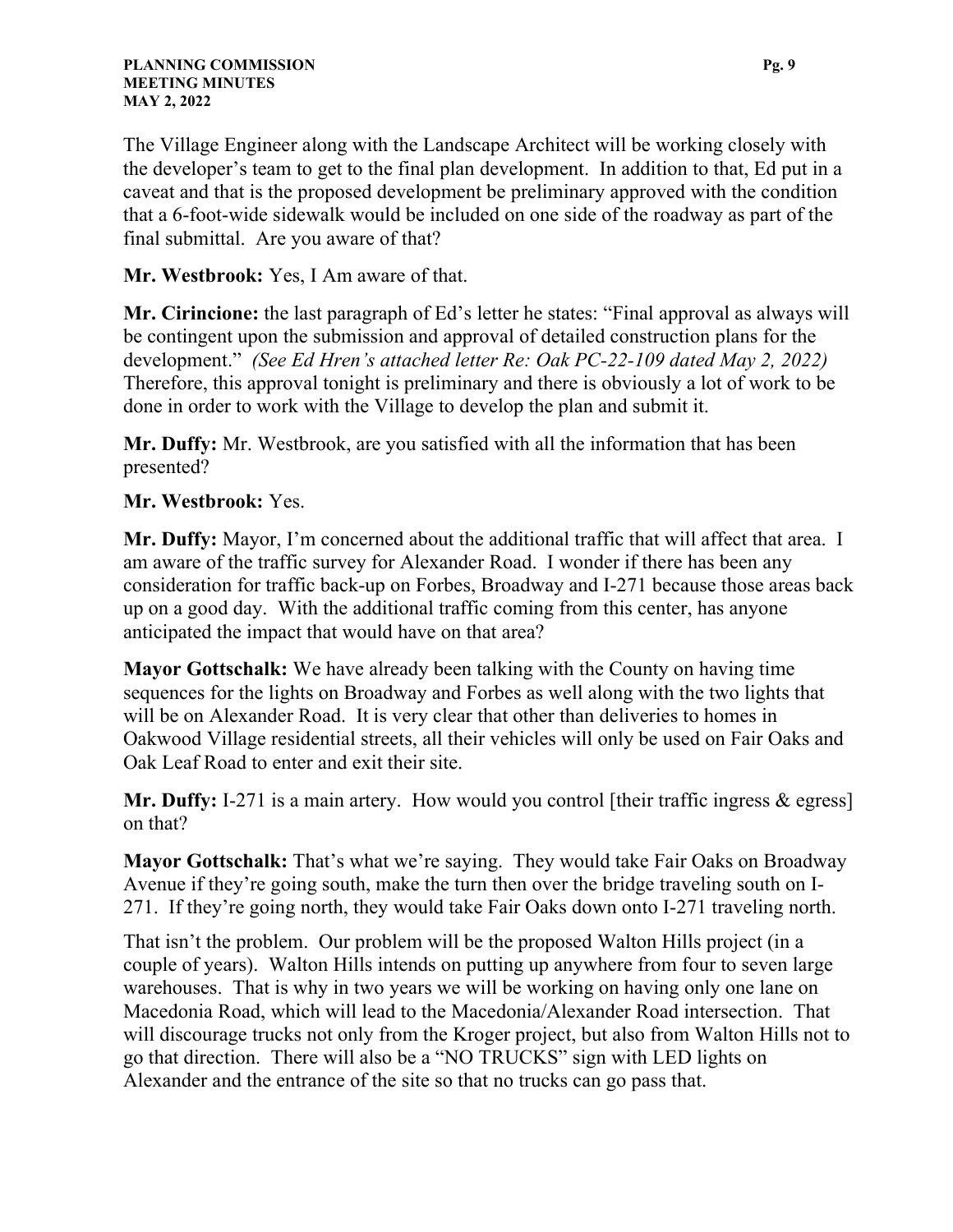Our being awarded and selected for this project by the County will ensure that we will get their assistance particularly in paying for the synchronizing of the lights on Broadway Avenue as well as on Forbes Road going both north and south on Fair Oaks and Oak Leaf Roads.

**Mr. Broadstreet:** The other concern is what about the 18-wheelers coming in by way of Pettibone Road to supply Kroger?

**Mr. Westbrook:** There won't be any 18-wheelers coming in by way of Pettibone Road.

**Mr. Broadstreet:** Eighteen-wheelers seem to sneak through there all the time.

**Mayor Gottschalk:** The Police Department will now have a special detail just for trucks trying to access that area. They have been very successful in stopping 18-wheelers in that area. If you see one going through there you can be assured, they are being ticketed on Broadway Avenue.

Other than Kroger making deliveries on their small refrigerated 4-wheel vans, they will not go down Oakwood Village residential streets.

#### **Mr. Broadstreet:** Okay, we'll see!

**MOTION TO APPROVE CASE # PC22-109: FOR (1). PRELIMINARY PROPOSED ROAD DEDICATION PLAT (2). PRELIMINARY PROPOSED LAYOUT PLAN (3). PRELIMINARY PROPOSED GRADING PLAN WITH THE CONDITION THAT A 6-FOOT WIDE SIDEWALK BE INCLUDED ON ONE SIDE OF THE ROADWAY AS PART OF THE FINAL PLAN SUBMITTAL AND WITH FURTHER COMPLIANCE WITH ALL REQUIREMENTS TO THE VILLAGE ENGINEER'S LETTER OF MAY 2, 2022 TO THE PLANNING COMMISSION (AND COPY OF SAID LETTER TO KROGER REPRESENTATIVE)** was made by **Malinda Harp,** and seconded by **John Latsko** and upon roll call the **MOTION PASSED**  unanimously.

**CASE # PC22-110: APPLICANT: MR. CHRIS WESTBROOK, LANGAN BUSINESS OWNER - KROGER FULFILLMENT NETWORK, LLC SE QUAD. OF ALEXANDER ROAD & IR 480/271 OAKWOOD VILLAGE, OH 44146 PP #795-28-016**  PROJECT – 200,000-SQ. FT. GROCERY FULFILLMENT CENTER WITH ANCILLARY FUELING AND VEHICLE WASH BUILDINGS. Mr. Westbrook, Engineer & Agent for owner: Kroger Fulfillment Network, LLC is coming before the Planning Commission to request approval for preliminary site plan which includes: (1). Preliminary Site Utility Plan (2). Preliminary Site

Grading Plan (3). Preliminary Site Drainage Plan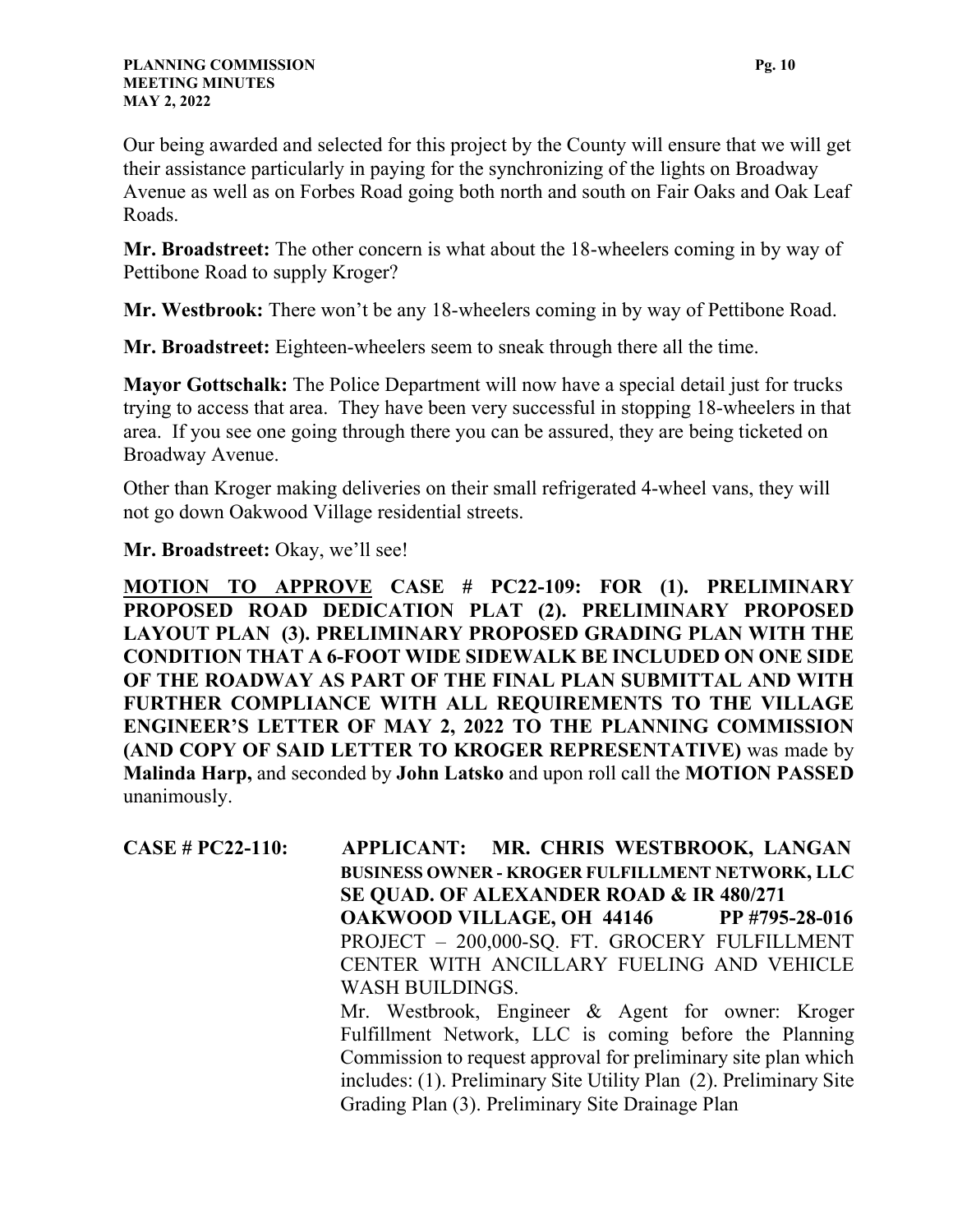(4). Preliminary Site Line Study Plan (5). Preliminary Site Landscape Plan (6). Preliminary Exterior Elevation Plan SUBJECT TO FINAL REVIEW OF APPROVED ENGINEERING DRAWINGS. (Section 1101, 1176.08, 301.26, 1139.06, 1140 of the Codified Ordinance)

**Mr. Cirincione:** This case is also the subject of a separate May 2, 2022 letter from Ed Hren. This is based on caveats that all the items listed in in PC22-110: are preliminary in nature. That includes Kroger coming before the Planning Commission for: (1). Preliminary Site Utility Plan (2). Preliminary Site Grading Plan (3). Preliminary Site Drainage Plan (4). Preliminary Site Line Landscape Plan (4). Preliminary Exterior Elevation Plan.

This is all subject to final review and includes engineering documents and any other conditions contained in the letter Ed Hren sent May 2, 2022 to the Planning Commission and the applicant.

**Mr. Duffy:** I admit to being overwhelmed by all of this. Have these plans been submitted at this point?

**Mr. Cirincione:** These are preliminary plans, and Kroger is going to have to sit down with Ed Hren at some point to further discuss.

**Mr. Westbrook:** Preliminary plans *have* been submitted. The final plans for full engineering review will be submitted before storm pipe calculations and detailed construction drawings are presented for review.

**Mr. Cirincione:** Mr. Westbrook is referring to Chagrin Valley Engineering, Ed Hren for final approval.

**Mr. Westbrook:** These preliminary plans show general locations of where the utilities are coming from, mainly from Alexander Road. It shows the preliminary grading, including the mound, and storm water detention basins are planned for storm water runoff which generally flows to the west towards I-271.

The general arrangement of employee parking and circulation around the site and access from what will be dedicated as a public road into the site is also shown.

**Ms. Harp:** The exterior elevation plan is the landscape plan you talked about previously?

**Mr. Latsko:** I think that would be part of the landscape plan.

**Ms. Harp:** What is the line study?

**Mr. Westbrook:** The site line study is on the last page, which basically shows a view of the building, the mound, and Macedonia Road and the view from east and west.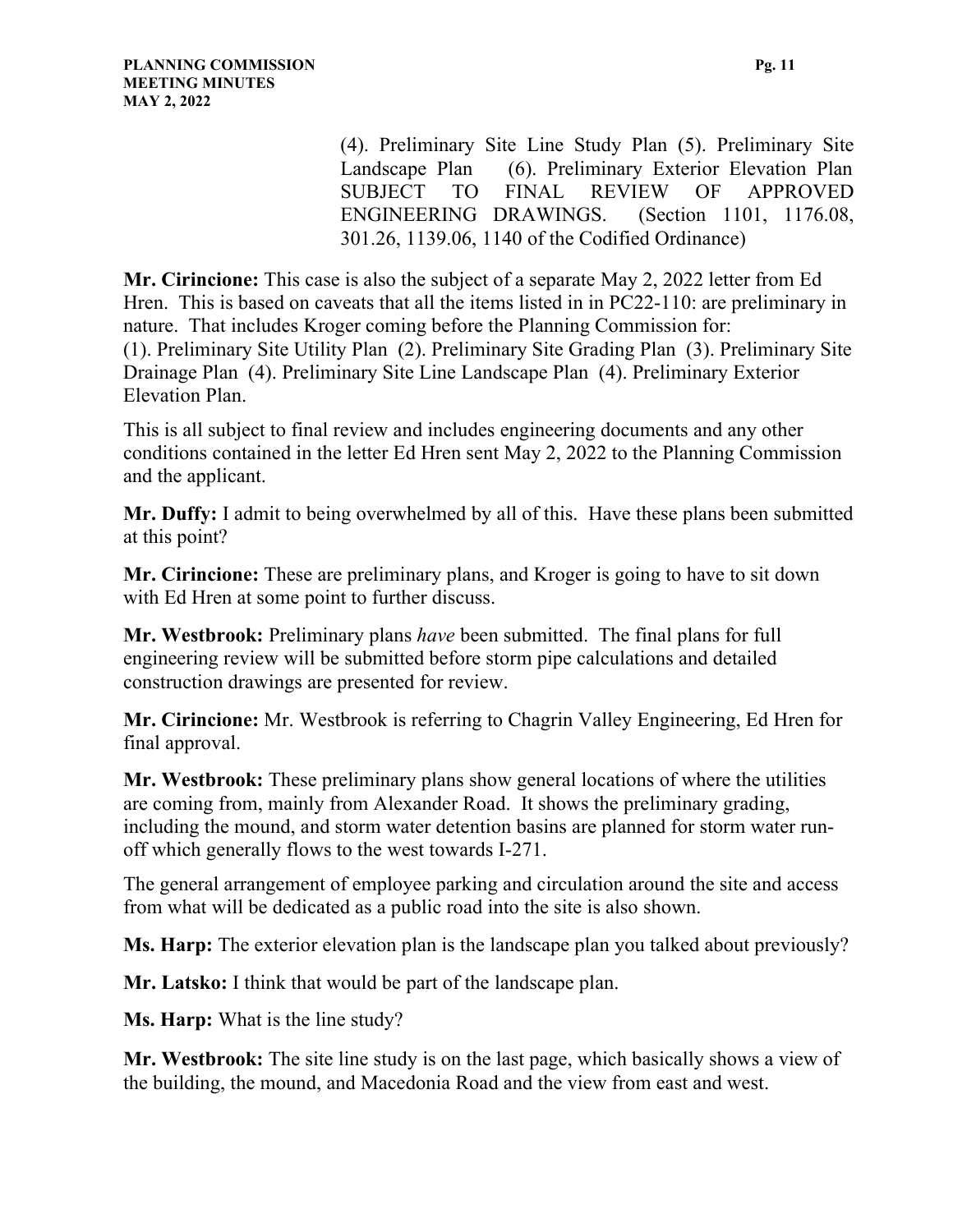**Ms. Harp:** Is there a condition that a pedestrian access plan be included as part of the final submittal plan?

**Mr. Westbrook:** It appears to be the same condition that was mentioned for the road plat.

**Mr. Duffy:** If there are no other questions, I move that we make a motion.

**MOTION TO APPROVE CASE # PC22-110: WITH THE CONDITION THAT A PEDESTRIAN ACCESS PLAN BE INCLUDED AS PART OF THE FINAL PLAN, ENGINEERING DOCUMENTATION AND LANDSCAPING PLANS WITH DRAWINGS ARE SUBMITTED** was made by **Peter Duffy,** and seconded by **John Latsko** and upon roll call the **MOTION PASSED** unanimously.

**CASE # PC22-111: MATTRESS WAREHOUSE - MR. RICHARD COOK BUSINESS OWNER: MR. ROBERT DEFRANCO 22949 BROADWAY AVENUE, OAKWOOD VILLAGE, OH 44146 PP #795-06-004**  Mr. Cook & Mr. DeFranco are coming before the Planning Commission to request approval for to replace current wall sign on front of building with a  $3'$  X 6' (18-sq. ft.) sign to side of building. (Section 1101, 1185.02 & 1140 of the Codified Ordinance)

#### *Swearing In of Richard Cook by Ross Cirincione:*

**Mr. Cirincione:** "Do you solemnly swear that the testimony and evidence you will present to the Planning Commission tonight will be the truth, the whole truth, and nothing but the truth so help you God?"

**Mr. Cook:** "I do".

## *Swearing In of Douglas Defranco (son of Robert DeFranco) by Ross Cirincione:*

**Mr. Cirincione:** "Do you solemnly swear that the testimony and evidence you will present to the Planning Commission tonight will be the truth, the whole truth, and nothing but the truth so help you God?"

**Mr. Douglas DeFranco:** "I do". I am the son of Robert DeFranco, the property owner whose health did not allow him to be here tonight.

**Mr. Cook:** There will be a sign on the front and a sign on the side of the building.

**Mr. Cirincione:** Is there currently a sign on the side of the building?

**Mr. Cook:** There was a sign on the side of the building, but there isn't one there now. Lights and power are there. The lags are already in the block.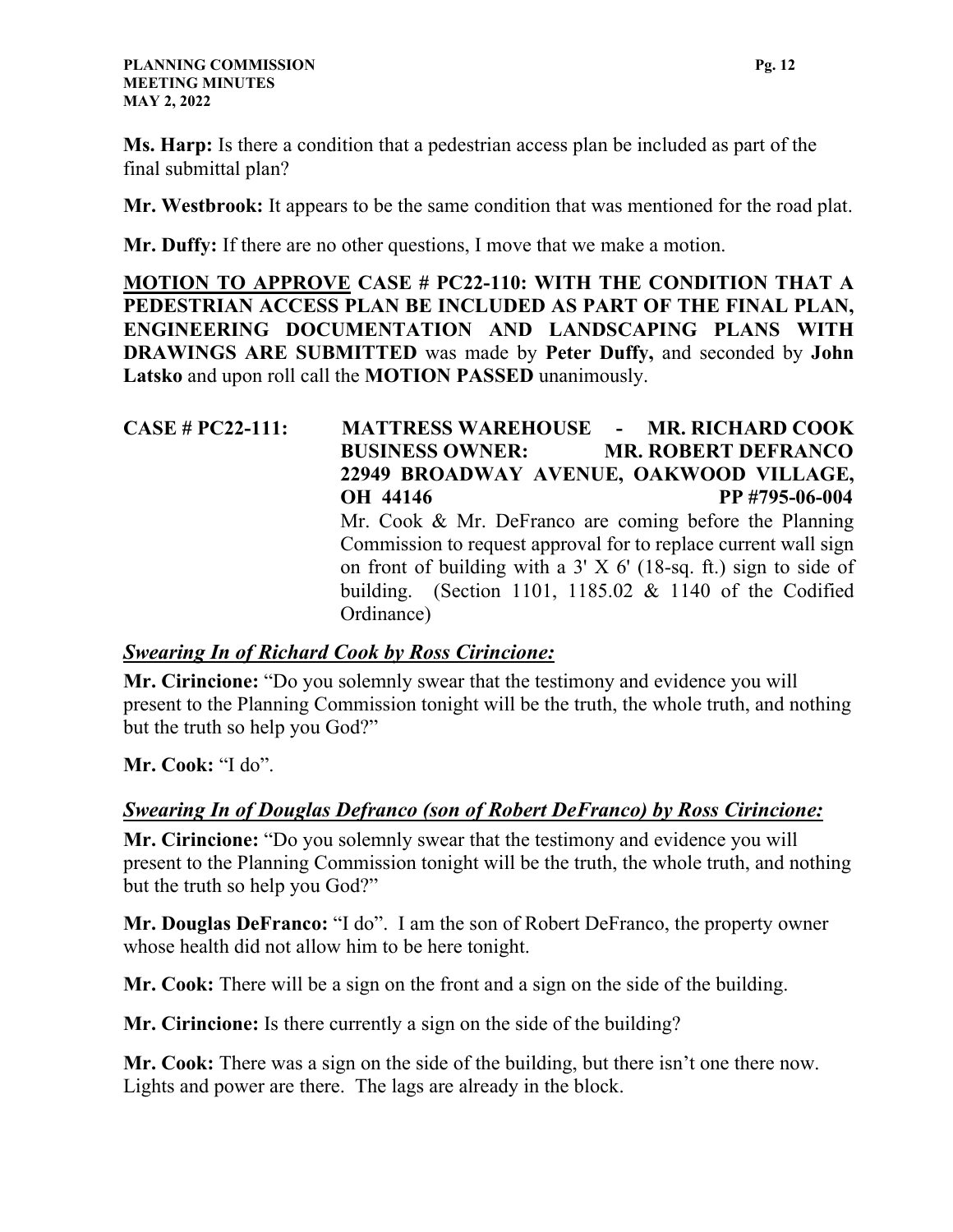**Mr. Latsko:** There is nothing on the front?

**Mr. Cook:** There is only the hardware fixtures there now.

**Mr. Cirincione:** So, you are saying that at one time there was a sign on the side, facing which direction?

**Mr. Cook:** The building is kind of at an angle.

**Mr. Cirincione:** There's another street there. You face Broadway Avenue and is that Rock Court on the side?

**Mr. Cook:** Yes. The Building Department is on the back side there and then there is Subway and the Chinese restaurant.

**Mr. Cirincione:** Do you know what the dimensions are in linear feet on the front and sides of the building?

**Mr. Cook:** They are written down on the application. The dimensions are 87-feet total.

**Mr. Broadstreet:** The permitted use for the signage is determined by the frontage.

**Mr. Cirincione:** The permitted use is also determined if there is a second street that it abuts; 20% of the allowable signage for that sign.

**Mr. Cook:** The side of the building is facing Broadway Avenue which is kind of in the front of the building.

**Mr. Cirincione:** I think it meets both measurements.

**Mr. Latsko:** Will the front of the sign be illuminated?

**Mr. Cook:** The sign will be front lit.

**Mr. Cirincione:** Due to the fact that they are on two streets (Broadway Avenue & Rock Court), they are entitled to a second sign which is 20% of the allowable maximum. The numbers look as if they are within the square footage of those two guidelines.

**MOTION TO APPROVE CASE # PC22-111:** was made by **Peter Duffy,** and seconded by **Malina Harp** and upon roll call the **MOTION PASSED** unanimously.

## **OTHER MATTERS FOR DISCUSSION:**

## *Letters from Village Engineer to Planning Commission & ABR Being Received Too Late - Day of the Meeting:*

**Mrs. Harp:** This last-minute receiving letters to and for applicants (the day of the meeting) is overwhelming! This is a disservice to the applicant.